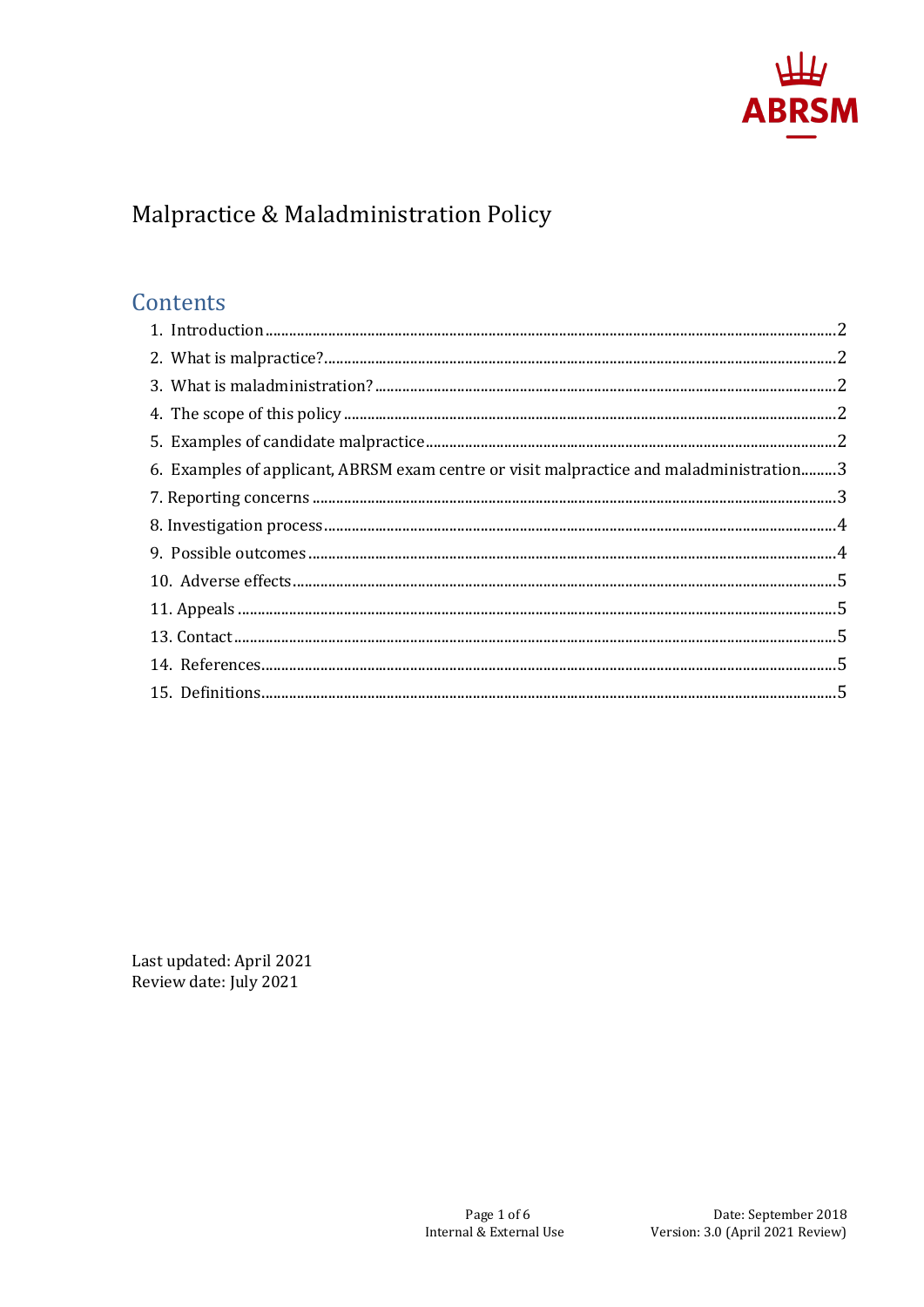### <span id="page-1-0"></span>**1. Introduction**

1.1 We are committed to inspiring achievement in music. Our qualifications

are used by thousands of people to support their musical learning or teaching . Many people also use them when applying to study at further and higher education institutions. It is vital that our qualifications remain a valuable and reliable measure of a candidate's skills and knowledge. We therefore take any form of malpractice or maladministration very seriously.

1.2 As a UK regulated awarding organisation, we are subject to the conditions of recognition set out by the Office of Qualification and Examination Regulation (Ofqual), Qualifications Wales and the Council for Curriculum Education and Assessment (CCEA). In accordance with condition A8 of these regulations, this policy sets out our approach to managing potential malpractice and maladministration in the delivery of our qualifications.

### <span id="page-1-1"></span>**2. What is malpractice?**

2.1 We define malpractice as any act which compromises or is an attempt to compromise the assessment process, the integrity of any qualification or the validity of a result or certificate. This also includes any act which damages our reputation or credibility as an awarding organisation.

#### <span id="page-1-2"></span>**3. What is maladministration?**

3.1 We define maladministration as any act which breaches the regulations through a mismanagement of administrative processes, particularly where such a breach could compromise the integrity of a qualification or assessment.

### <span id="page-1-3"></span>**4. The scope of this policy**

- 4.1 This document sets out our policy on investigating all forms of malpractice and maladministration. Individual people within the scope of the policy include, but are not limited to:
	- **Candidates**
	- Applicants
	- **Representatives**
	- Stewards Invigilators
- 4.2 Any acts of misconduct committed by examiners are covered by their Code of Conduct. If you have concerns about the conduct of one of our examiners, please submit a complaint using the contact form on our website.
- 4.3 This policy is relevant to all ABRSM qualifications, including Practical Grades, Performance Grades, Music Theory, Diplomas, Certificate for Music Educators, Music Medals and any other qualification we may make available.

### <span id="page-1-4"></span>**5. Examples of candidate malpractice**

- 5.1 We expect candidates to conduct themselves in accordance with the Exam Regulations during their assessments (see section 14.0 for relevant references). Failure to comply with these regulations may be considered malpractice. Examples of potential candidate malpractice include:
	- Possession of a mobile phone, recording device or other form of electronic device during an exam.
	- Possession of unauthorised materials such as prohibited notes or a representation of a piano keyboard in a Music Theory exam.

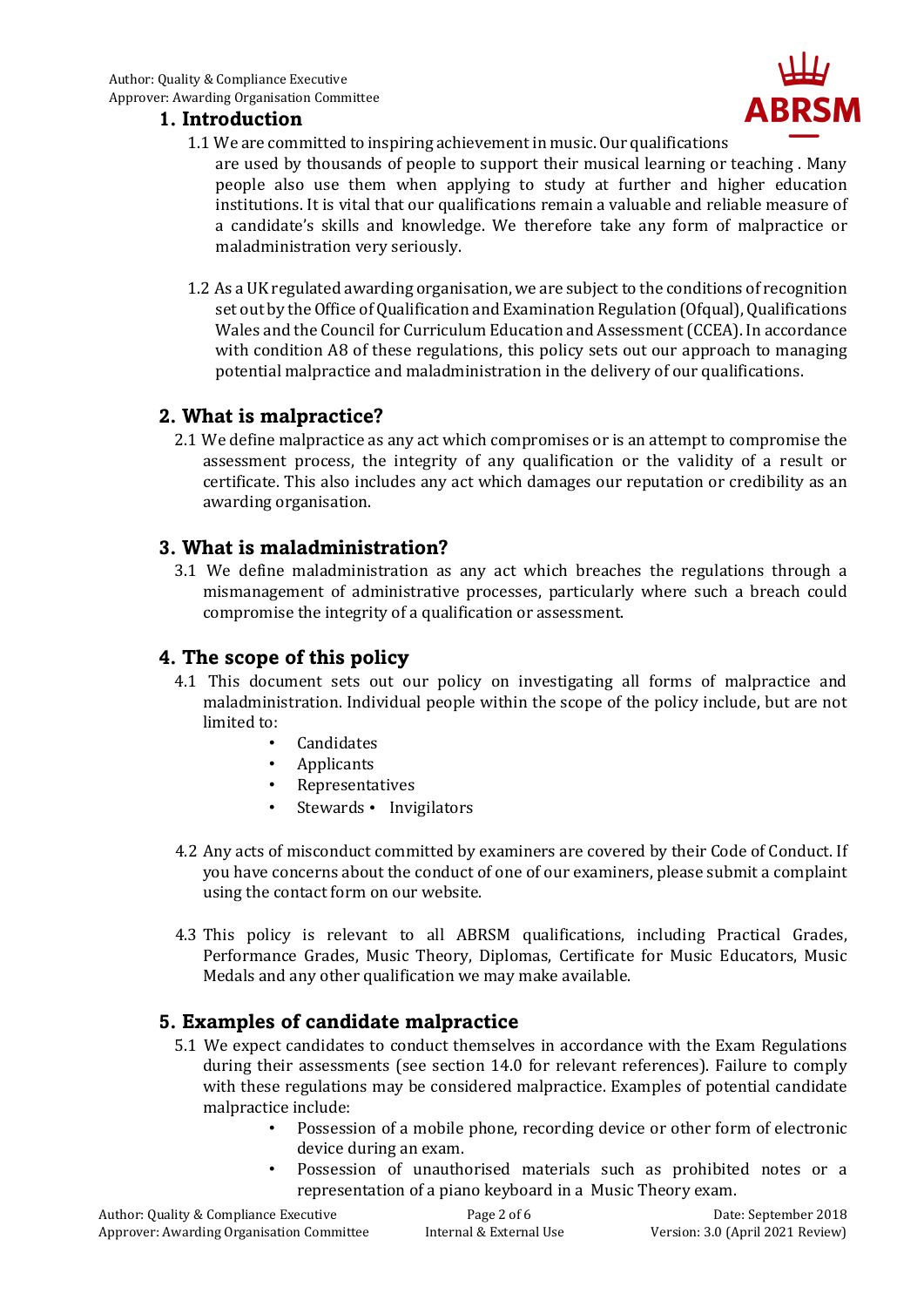• Attempting to communicate with other candidates during a written exam.



- Plagiarism or collusion in any written work submitted for assessment.
- Falsifying results documents or certificates
- Failure to follow setup instructions when taking online proctored Music Theory exam
- Impersonation of a candidate
- Editing exam recordings

This is not a complete list. Any other action taken by a candidate with the intention to gain undue advantage or which compromises, or may compromise, the integrity of a qualification may be considered malpractice.

# <span id="page-2-0"></span>**6. Examples of applicant, ABRSM exam centre or visit malpractice and maladministration**

- 6.1 We expect applicants and those facilitating ABRSM exam centres or visits to comply with the terms and conditions of their agreement with us and to act in a way which promotes and protects the integrity of ABRSM qualifications. Failure to do this may be considered malpractice. Examples of potential ABRSM exam centre, visit or applicant malpractice include:
	- Breaching the security of a written or online exam, by making the contents of the paper assessment available outside the exam
	- Falsifying assessment material and records
	- Providing inappropriate assistance to candidates
- 6.2 We also expect applicants, ABRSM exam centres and visits to administer qualifications in accordance with our regulations. Failure to do so may be considered maladministration. Examples include:
	- Failing to submit supporting evidence for a reasonable adjustment request.
	- Introducing unauthorised material into the exam room
	- Telling a candidate to use an off-syllabus piece for their exam
- 6.3 These are not complete lists. Any other action taken by an applicant, or individuals at ABRSM exam centres or visits which is intended to or may compromise the integrity of ABRSM qualifications may be considered malpractice.

## <span id="page-2-1"></span>**7. Reporting concerns**

- 7.1 We should be notified of any instance of suspected malpractice. This information will normally be reported by the chief invigilator, steward or examiner, although anyone concerned about potential malpractice (from now on in this document called "the source") should report this to us.
- 7.2 It is important to notify us if you are concerned that malpractice may be occurring during the delivery of our exams and assessments. If you are a teacher at a school where our exams are taking place, we advise you to report the matter to your school's senior management team in the first instance.
- 7.3 You can contact us directly, in confidence, to report your concerns. If you wish to remain anonymous, we will take all reasonable steps to prevent the accused party from being able to identify you, unless we are legally obliged to release this information. However, please be aware that in order to investigate any allegations of potential malpractice, we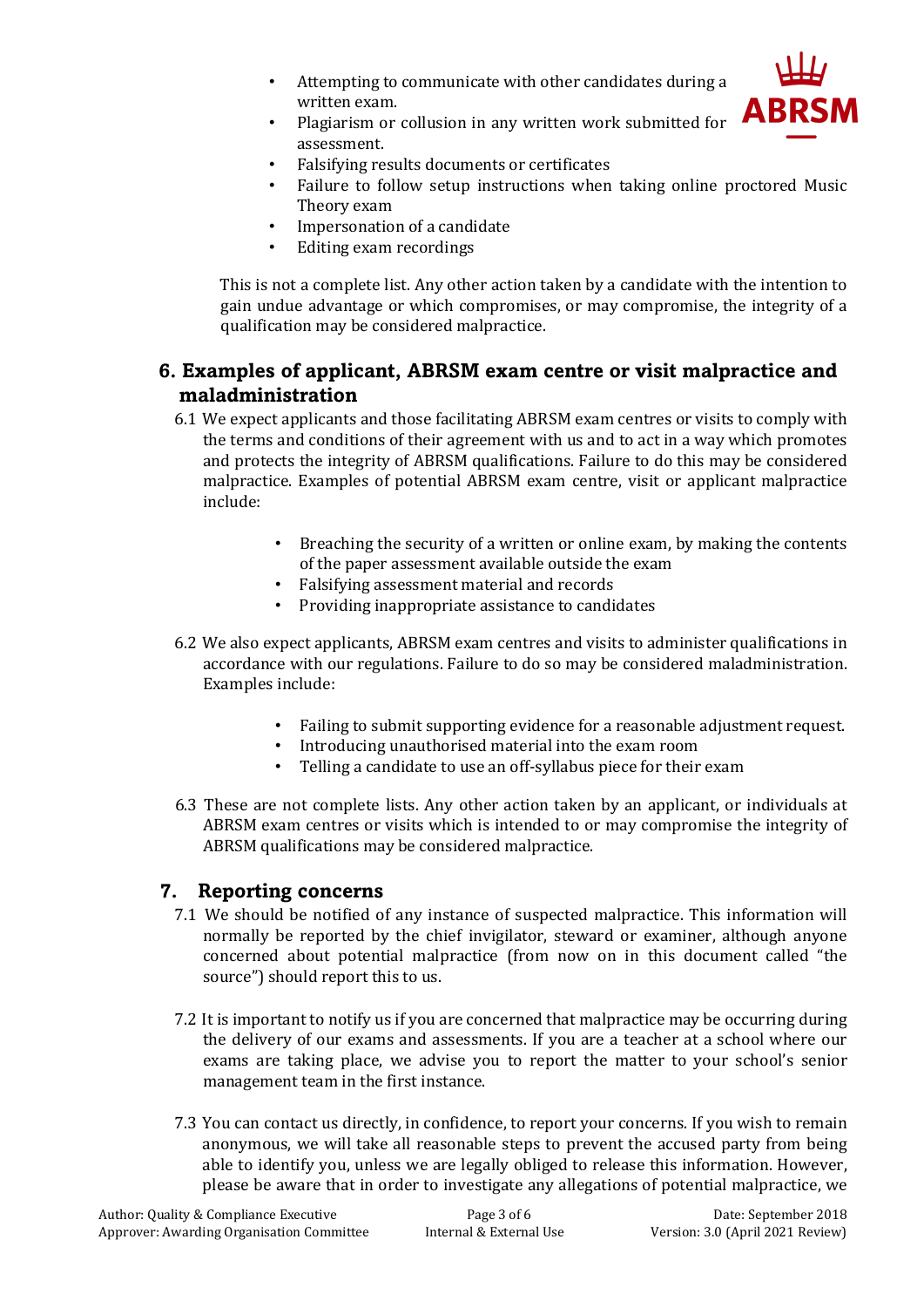must present those allegations to the accused individual, along with any evidence against them.



- 7.4 As the source, you should provide as much detail as possible about the incident, most importantly:
	- the name of the person accused of malpractice
	- the date, time, location and title of the exam affected
	- the nature of the incident and any supporting evidence (such as invigilator and candidate statements).

This information will allow us to take the matter forward.

### <span id="page-3-0"></span>**8. Investigation process**

- 8.1 An investigating officer will review the allegations, decide if there may be a case to answer, and if so seek to collect evidence. All information will be reviewed objectively to determine whether there is any evidence that malpractice has occurred. Investigators must prove on the balance of probability whether malpractice has occurred.
- 8.2 If they have not already provided a response, the accused person will be asked to respond to the allegations of potential malpractice and any supporting evidence.
- 8.3 A decision will be made on the outcome of the case based on all the available evidence. Where appropriate we will apply sanctions to those who have committed malpractice. The sanctions issued will reflect the severity of the case.
- 8.4 All determinations are confidential and will only be shared with those for whom it is directly relevant, namely the person accused of malpractice.

### <span id="page-3-1"></span>**9. Possible outcomes**

- 9.1 This section includes examples of penalties and sanctions which could be applied as a result of a malpractice investigation. Other penalties or sanctions may be applied where appropriate.
- 9.2 Types of penalties for candidates
	- Warning: We will warn candidates that further penalties will be applied if the offence is repeated within a set period of time.
	- Loss of marks: We will deduct marks either from a section of the exam or from the total mark, depending on the severity of the case.
	- Disqualification: We will not issue the result and candidates will not receive a certificate for the affected assessment.

#### 9.3 Types of sanctions for applicants/ABRSM exam centre or visits

- Warning: We will warn ABRSM exam centres, visits or applicants that further sanctions will be applied if the offence is repeated within a set period of time.
- Loss of right to enter candidates or approval to run ABRSM exams: We will no longer allow the applicant to enter candidates for, or run, any ABRSM exams. This sanction may be imposed for a set period of time, or permanently.
- 9.4 In accordance with General Condition of Recognition A8.7(b), we may report the details of incidents of malpractice to the regulators, Ofqual, Qualifications Wales and CCEA, and may share this information with other awarding organisations and/or government authorities where appropriate.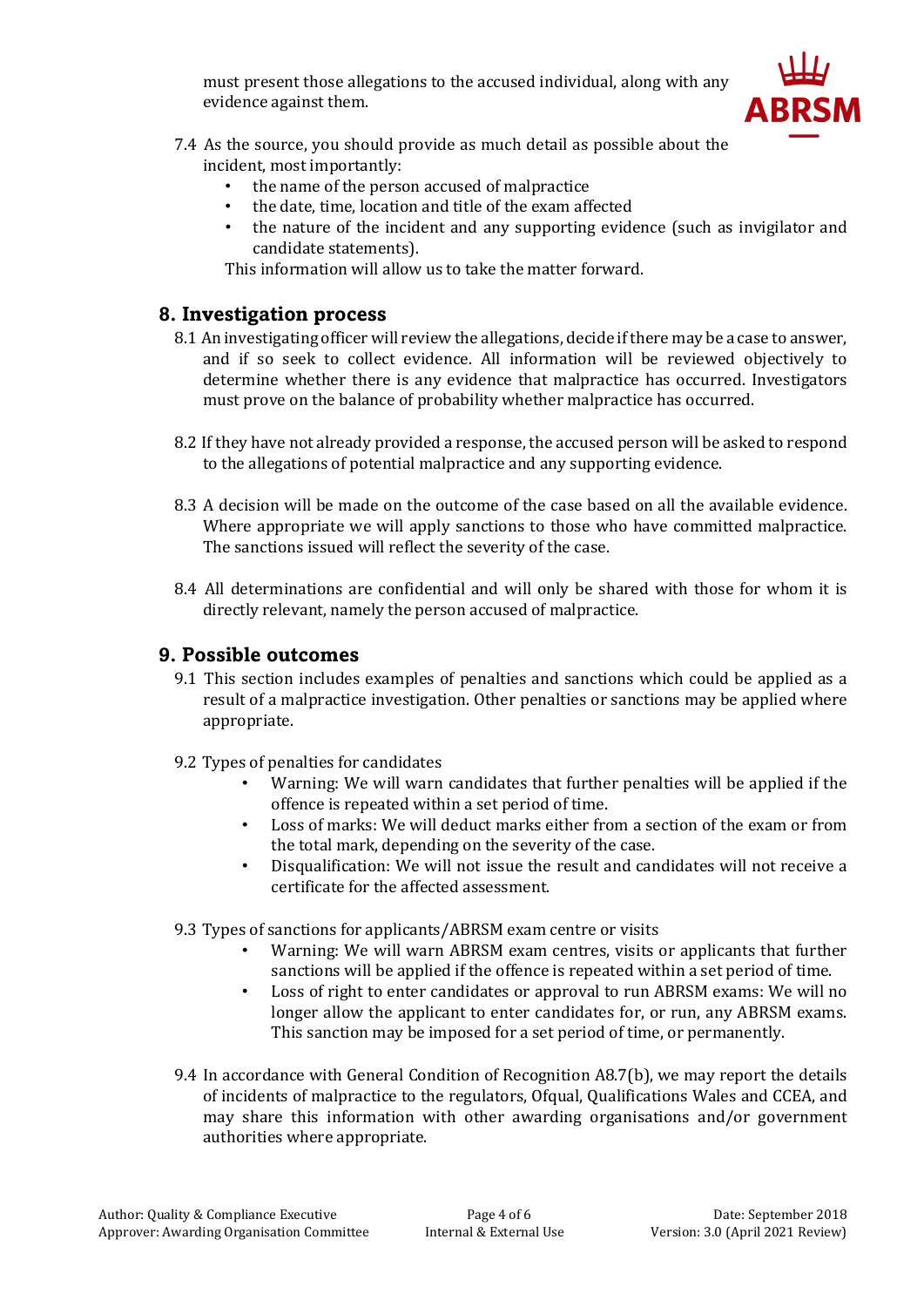### <span id="page-4-0"></span>**10. Adverse effects**



- 10.1 We will ensure we take all reasonable steps to prevent any potential adverse effects which result from an instance of malpractice.
- 10.2 In accordance with condition B3, where an incident has resulted in or may result in an adverse effect, then we will report the incident to the relevant regulatory authorities.

## <span id="page-4-1"></span>**11. Appeals**

11.1 The accused has the right to appeal any decision made against them following a malpractice investigation. If this is a candidate entered by an applicant, then the appeal will need to be submitted via the applicant. All appeals must be submitted in writing within 14 days of the date the determination was issued. We may not consider appeals received after this time. The accused should clearly state the grounds for their appeal and provide any supporting evidence.

### **12. Independent Review**

- 12.1 If following an appeal the person accused of malpractice believes that the outcome of the investigation was incorrect or disproportionate, they may pay for an independent review of the case by someone with no connection to ABRSM. The independent review will look at the correctness of the application of ABRSM's malpractice and maladministration policy and investigation procedure. If the independent review is upheld, the review fee will be refunded.
- 12.2 Requests for an independent review must be made in writing to the Chief Executive, and must be done within 14 days of receiving the appeal outcome.

### <span id="page-4-2"></span>**13. Contact**

- 13.1 Direct reporting of concerns, submitting an appeal or requesting an independent review can be done to the following addresses:
	- 13.1.1 By email: qualityandcompliance@abrsm.ac.uk
	- 13.1.2 By post: Quality and Compliance Officer
		- 4 London Wall Place London EC2Y 5AU

### <span id="page-4-3"></span>**14. References**

14.1 For further information about how exams should be conducted, please see the current Exam Regulations on our website: https://gb.abrsm.org/en/ourexams/informationand-regulations/

### <span id="page-4-4"></span>**15. Definitions**

15.1 This section provides a definition of some key terms, not defined elsewhere in the policy. These definitions relate to this document, and may differ from definitions used by other awarding organisations.

#### Applicant

An applicant is an individual who has entered candidates for ABRSM qualifications.

#### ABRSM exam centre

This is an exam venue set up and run by an ABRSM Representative. The representative is responsible for the administration of exams. Any applicant can make entries at these exam venues.

#### Candidate